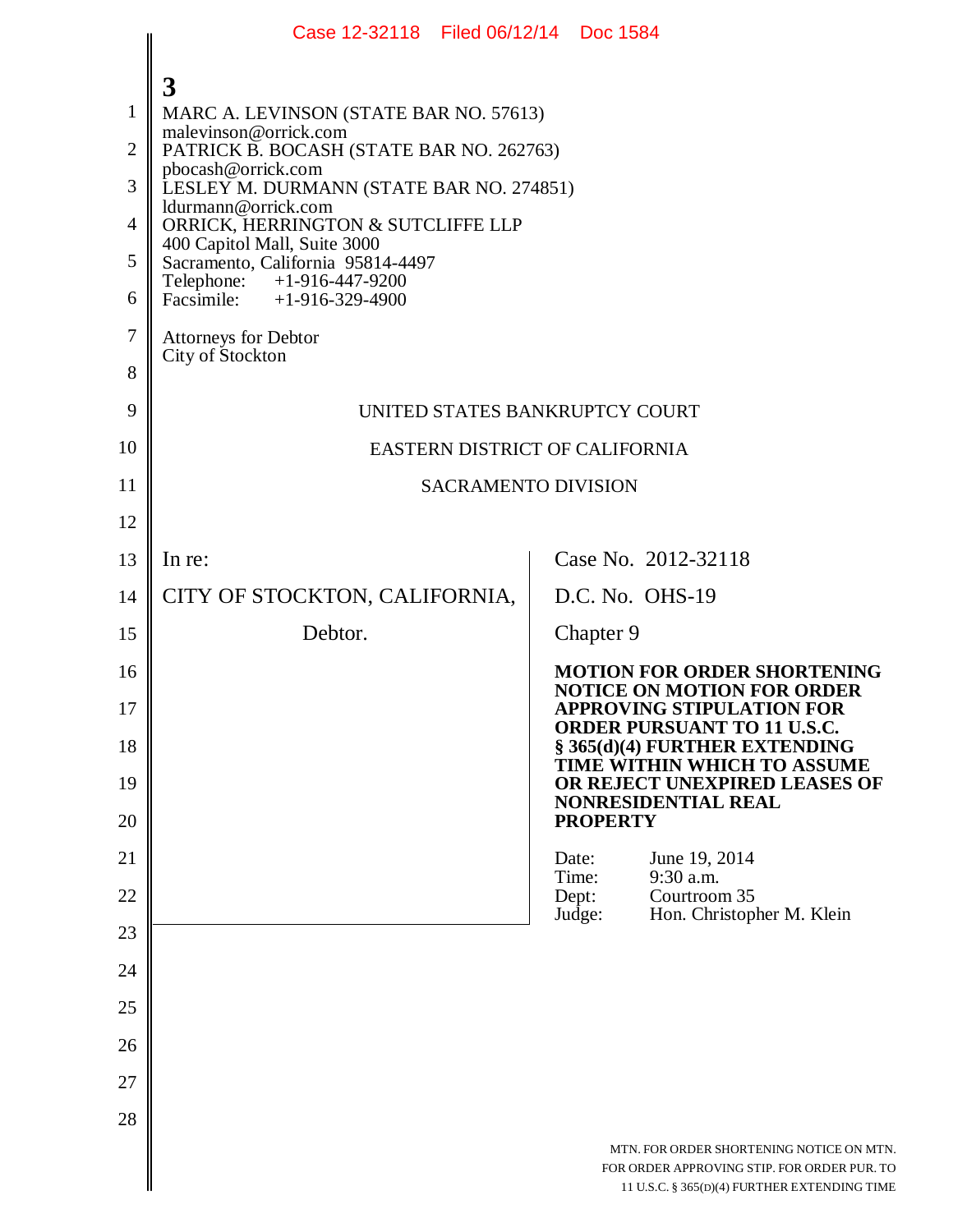## Case 12-32118 Filed 06/12/14 Doc 1584

| $\mathbf{1}$   | The City of Stockton, California (the "City"), respectfully moves (by this "Motion") for                                                                                                                                                                                                                        |  |  |
|----------------|-----------------------------------------------------------------------------------------------------------------------------------------------------------------------------------------------------------------------------------------------------------------------------------------------------------------|--|--|
| $\overline{2}$ | entry of an order shortening the notice period for the hearing on the City's Motion For Order                                                                                                                                                                                                                   |  |  |
| 3              | Approving Stipulation For Order Pursuant To 11 U.S.C. § 365(d)(4) Further Extending Time                                                                                                                                                                                                                        |  |  |
| $\overline{4}$ | Within Which To Assume Or Reject Unexpired Leases Of Nonresidential Real Property (the                                                                                                                                                                                                                          |  |  |
| 5              | "Third Stipulated Extension Motion"), which the City is filing concurrently. Pursuant to Local                                                                                                                                                                                                                  |  |  |
| 6              | Rule 9014-1( $f$ )(3), the Court may, for good cause shown, order that the amount of notice for a                                                                                                                                                                                                               |  |  |
| $\tau$         | hearing be shortened to fewer than 14 days. The City respectfully represents that good cause                                                                                                                                                                                                                    |  |  |
| 8              | exists to shorten notice of the hearing on the Third Stipulated Extension Motion from 14 days to 6                                                                                                                                                                                                              |  |  |
| 9              | days.                                                                                                                                                                                                                                                                                                           |  |  |
| 10             | The City has previously filed two stipulated extension motions (Dkt. Nos. 1143 and 1245)                                                                                                                                                                                                                        |  |  |
| 11             | seeking extensions of the time within which to assume or reject the five unexpired leases of                                                                                                                                                                                                                    |  |  |
| 12             | nonresidential real property (each a "Lease") that are the subject of the Third Stipulated                                                                                                                                                                                                                      |  |  |
| 13             | Extension Motion. <sup>1</sup> The parties in interest <sup>2</sup> to the Leases stipulated to both motions. The Court                                                                                                                                                                                         |  |  |
| 14             | approved both motions (by orders docketed at Dkt. Nos. 1154 and 1251) prior to their noticed                                                                                                                                                                                                                    |  |  |
| 15             | hearing dates. The parties in interest to the Leases have stipulated to the Third Stipulated                                                                                                                                                                                                                    |  |  |
| 16             | Extension Motion. The City is aware of no opposition to the Third Stipulated Extension Motion.                                                                                                                                                                                                                  |  |  |
| 17             | Further, the Third Stipulated Extension Motion is time-sensitive because the current deadline                                                                                                                                                                                                                   |  |  |
| 18             | within which the City must assume or reject the Leases is June 30, 2014.                                                                                                                                                                                                                                        |  |  |
| 19             | $\frac{1}{2}$                                                                                                                                                                                                                                                                                                   |  |  |
| 20             | //                                                                                                                                                                                                                                                                                                              |  |  |
| 21             | //                                                                                                                                                                                                                                                                                                              |  |  |
| 22             | //                                                                                                                                                                                                                                                                                                              |  |  |
| 23             | //                                                                                                                                                                                                                                                                                                              |  |  |
| 24             |                                                                                                                                                                                                                                                                                                                 |  |  |
| 25             | $1$ Although described as lease transactions, it could be argued that certain of these transactions should be classified as                                                                                                                                                                                     |  |  |
| 26             | secured loan transactions. Such transactions are included in the Third Stipulated Extension Motion only in an<br>abundance of caution in the event that such transactions are classified as true leases. As set forth therein, the                                                                              |  |  |
| 27             | Stipulating Parties reserve all rights with respect to these issues.<br><sup>2</sup> National Public Finance Guaranty Corporation, Assured Guaranty Corporation and Assured Guaranty Municipal<br>Corporation, Ambac Assurance Corporation, and Wells Fargo Bank National Association as Indenture Trustee with |  |  |
| 28             | respect to the Lease transactions identified in the Third Stipulated Extension Motion (together with the City, the<br>"Stipulating Parties").                                                                                                                                                                   |  |  |
|                | MTN. FOR ORDER SHORTENING NOTICE ON MTN.<br>$-2-$<br>FOR ORDER APPROVING STIP. FOR ORDER PUR. TO<br>11 U.S.C. § 365(D)(4) FURTHER EXTENDING TIME                                                                                                                                                                |  |  |